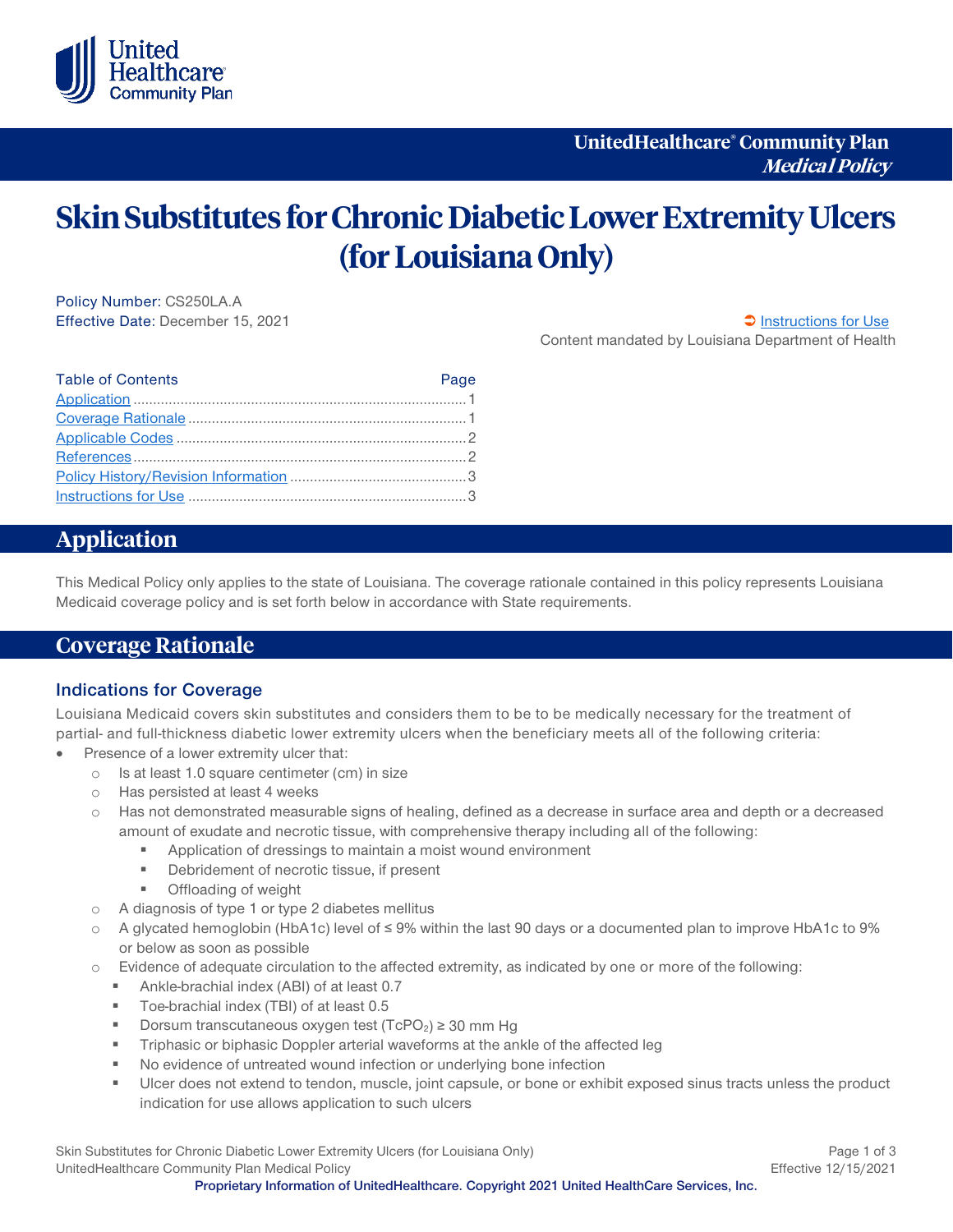The individual must not have any of the following:

- Active Charcot deformity or major structural abnormalities of the foot, when the ulcer is on the foot
- Active and untreated autoimmune connective tissue disease
- Known or suspected malignancy of the ulcer
- Individual is receiving radiation therapy or chemotherapy
- Re-treatment of the same ulcer within one year

#### **Indications for Coverage**

The following coverage limitations apply:

- Coverage is limited to a maximum of 10 treatments within a 12-week period
- If there is no measurable decrease in surface area or depth after five applications, then further applications are not covered
- For all ulcers, a comprehensive treatment plan must be documented, including all of the following:
	- o Offloading of weight
	- o Smoking cessation counseling and/or medication, if applicable
	- o Edema control
	- o Improvement in diabetes control and nutritional status
	- o Identification and treatment of other comorbidities that may affect wound healing such as ongoing monitoring for infection
- While providers may change products used for the diabetic lower extremity ulcers, simultaneous use of more than one product for the diabetic lower extremity ulcers is not covered
- Hyperbaric oxygen therapy is not covered when used at the same time as skin substitute treatment

Note: If there is no measurable decrease in surface area or depth after five applications, then further applications are not covered.

# <span id="page-1-0"></span>**Applicable Codes**

The following list(s) of procedure and/or diagnosis codes is provided for reference purposes only and may not be all inclusive. Listing of a code in this policy does not imply that the service described by the code is a covered or non-covered health service. Benefit coverage for health services is determined by federal, state, or contractual requirements and applicable laws that may require coverage for a specific service. The inclusion of a code does not imply any right to reimbursement or guarantee claim payment. Other Policies and Guidelines may apply.

| <b>HCPCS Code</b> | <b>Description</b>    |
|-------------------|-----------------------|
| Q4101             | Apligraf, per sq cm   |
| Q4106             | Dermagraft, per sq cm |
| Q4121             | TheraSkin, per sq cm  |
| Q4154             | Biovance, per sq cm   |
| Q4160             | Nushield, per sq cm   |
| Q4186             | Epifix, per sq cm     |
| Q4195             | PuraPly, per sq cm    |
| Q4196             | PuraPly AM, per sq cm |

## <span id="page-1-1"></span>**References**

Louisiana Department of Health, Professional Services, Provider Manual Chapter Five of the Medicaid Services Manual, Issued September 20, 2021. [https://www.lamedicaid.com/provweb1/providermanuals/manuals/PS/PS.pdf,](https://www.lamedicaid.com/provweb1/providermanuals/manuals/PS/PS.pdf) Accessed November 29, 2021.